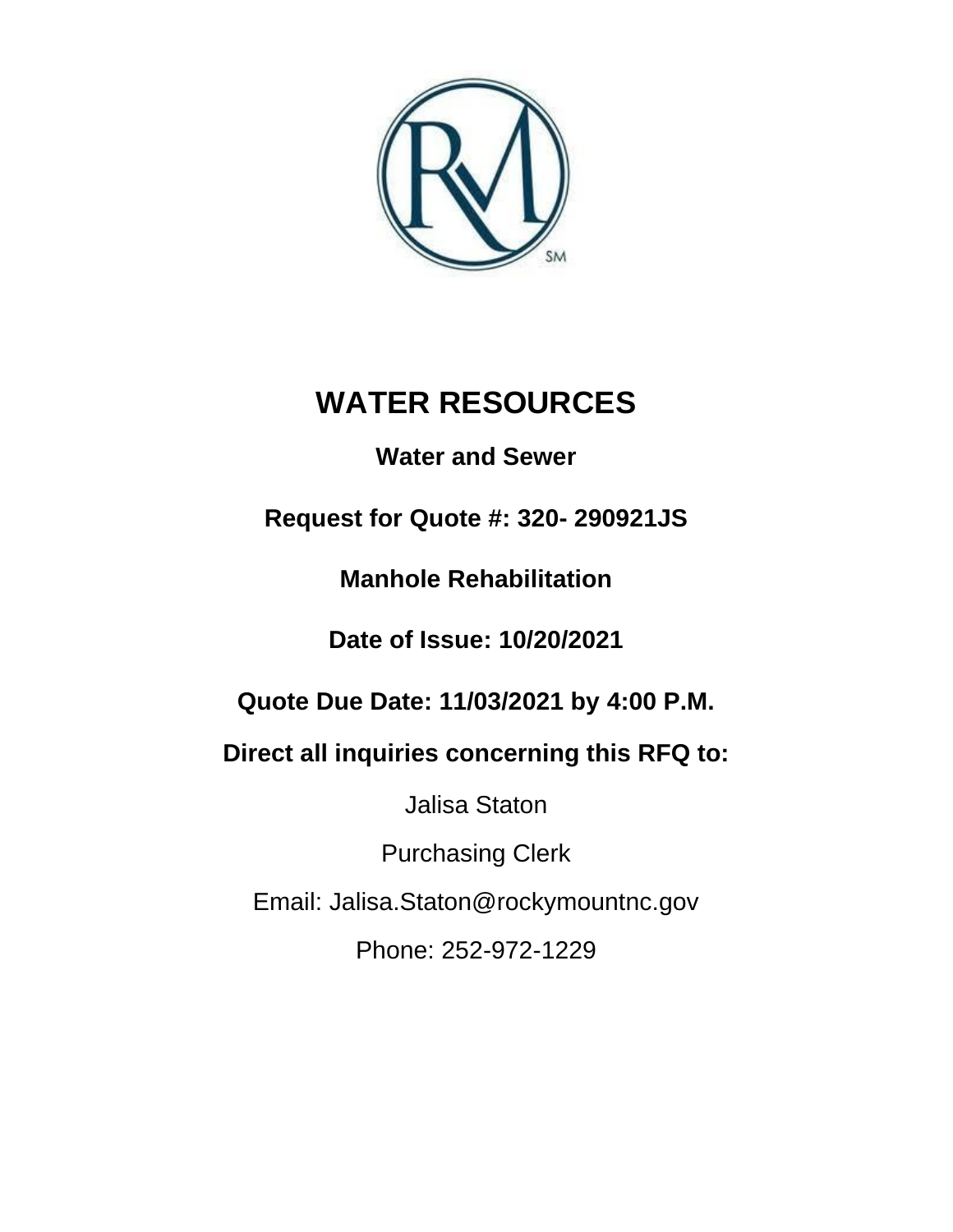

# **Request for Quote # 320-290921JS** \_\_\_\_\_\_\_\_\_\_\_\_\_\_\_\_\_\_\_\_\_\_\_\_\_\_\_\_\_\_\_\_\_\_\_\_\_\_\_\_\_\_\_\_\_\_\_\_\_\_\_\_\_\_

For purchasing division processing, please provide your company's Federal Employer Identification Number or alternate identification number (e.g. Social Security Number). Pursuant to North Carolina General Statute 132-1.10(b) this identification number shall not be released to the public. **This page will be removed and shredded, or otherwise kept confidential**, before the procurement file is made available for public inspection.

> **This page is to be filled out and returned with your bid. Failure to do so may subject your bid to rejection.**

> > **ID Number:**

\_\_\_\_\_\_\_\_\_\_\_\_\_\_\_\_\_\_\_\_\_\_\_\_\_\_\_\_\_\_\_\_\_\_\_\_\_\_\_\_\_\_\_\_\_\_\_\_\_\_\_\_\_\_ Federal ID Number or Social Security Number

\_\_\_\_\_\_\_\_\_\_\_\_\_\_\_\_\_\_\_\_\_\_\_\_\_\_\_\_\_\_\_\_\_\_\_\_\_\_\_\_\_\_\_\_\_\_\_\_\_\_\_\_\_\_ Vendor Name

*"All bidders are hereby notified that they must have the proper license as required under the North Carolina laws. All prospective contractors shall be responsible for complying with state law and local ordinances."*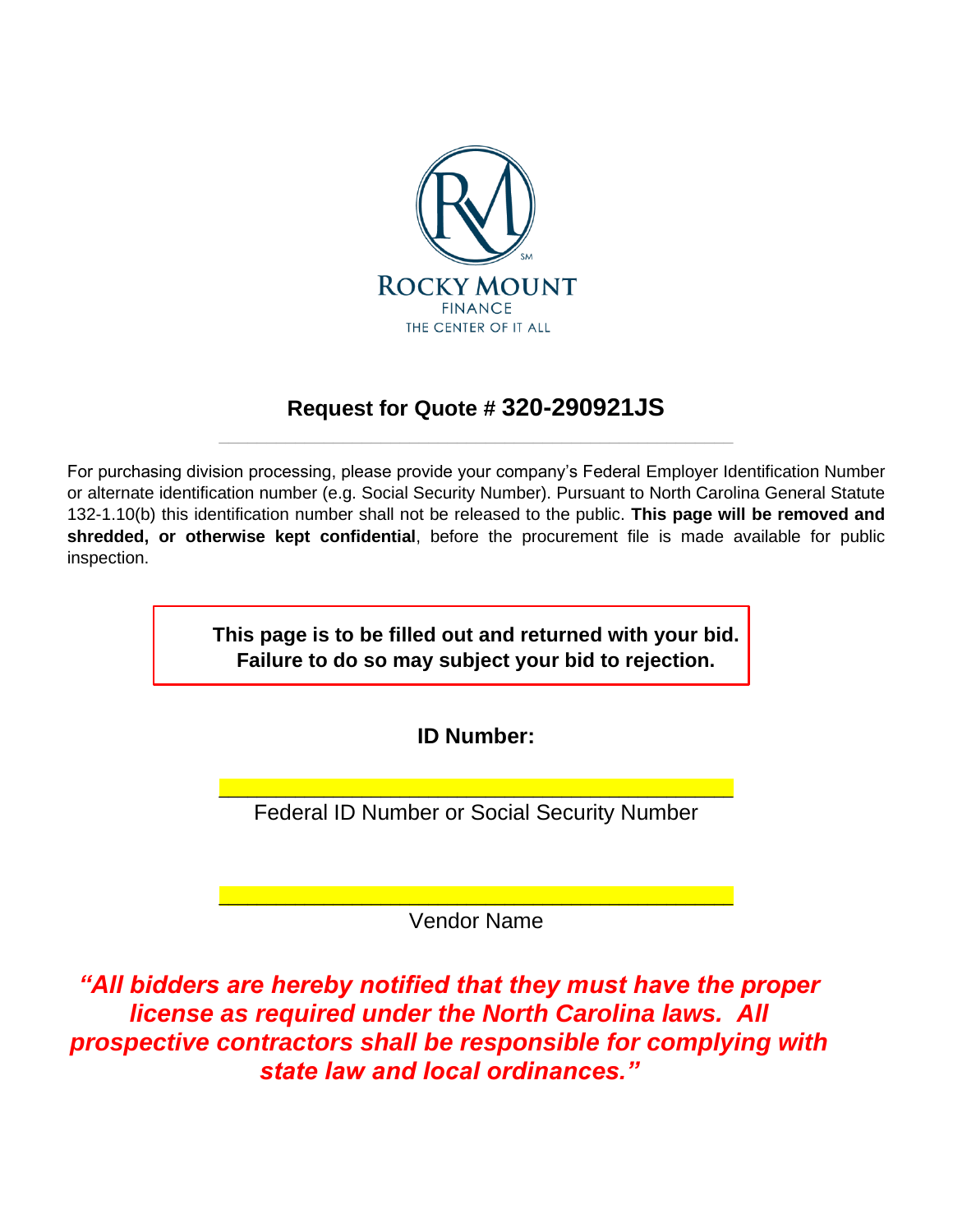|                                            | <b>City of Rocky Mount</b><br><b>Water &amp; Sewer</b> |
|--------------------------------------------|--------------------------------------------------------|
| Refer ALL Inquiries regarding this RFQ to: | Request for Quote # 320-290921JS                       |
| Jalisa Staton<br><b>Purchasing Clerk</b>   | Quotes will be due: 11/03/2021 by 4p.m.                |
|                                            | <b>Contract Type: Service</b>                          |

#### **EXECUTION**

In compliance with this Request for Quote, and subject to all the conditions herein, the undersigned Vendor offers and agrees to furnish and deliver any or all items upon which prices are quoted, at the prices set opposite each item within the time specified herein. By executing this quote, the undersigned Vendor certifies that this quote is submitted competitively and without collusion (G.S. 143- 54), that none of its officers, directors, or owners of an unincorporated business entity has been convicted of any violations of Chapter 78A of the General Statutes, the Securities Act of 1933, or the Securities Exchange Act of 1934 (G.S. 143-59.2), and that it is not an ineligible Vendor as set forth in G.S. 143-59.1. False certification is a Class I felony. Furthermore, by executing this quote, the undersigned certifies to the best of Vendor's knowledge and belief, that it and its principals are not presently debarred, suspended, proposed for debarment, declared ineligible or voluntarily excluded from covered transactions by any Federal or State department or City department. As required by G.S. 143-48.5, the undersigned Vendor certifies that it, and each of its sub-contractors for any Contract awarded as a result of this RFQ, complies with the requirements of Article 2 of Chapter 64 of the NC General Statutes, including the requirement for each employer with more than 25 employees in North Carolina to verify the work authorization of its employees through the federal E-Verify system. G.S. 133-32 and Executive Order 24 (2009) prohibit the offer to, or acceptance by, any City Employee associated with the preparing plans, specifications, estimates for public Contract; or awarding or administering public Contracts; or inspecting or supervising delivery of the public Contract of any gift from anyone with a Contract with the City , or from any person seeking to do business with the City . By execution of any response in this quote, you attest, for your entire organization and its employees or agents, that you are not aware that any such gift has been offered, accepted, or promised by any employees of your organization. **Do you have a financial interest or tangible personal benefit with a city of Rocky Mount employee, officer, or agent? \_\_\_\_ Yes \_\_\_\_ No If yes note the employee, officer, or agent; department; and the perceived or**  actual conflict of interest. **Quart** 

**Failure to execute/sign quote prior to submittal shall render quote invalid and it WILL BE REJECTED. Late quotes cannot be accepted.**

| <b>VENDOR:</b>                                                                                             |                          |                           |      |
|------------------------------------------------------------------------------------------------------------|--------------------------|---------------------------|------|
| <b>STREET ADDRESS:</b>                                                                                     |                          | <b>P.O. BOX:</b>          | ZIP: |
| CITY & STATE & ZIP:                                                                                        | <b>TELEPHONE NUMBER:</b> | <b>TOLL FREE TEL, NO:</b> |      |
| <b>PRINCIPAL PLACE OF BUSINESS ADDRESS IF DIFFERENT FROM ABOVE (SEE INSTRUCTIONS TO VENDORS ITEM #11):</b> |                          |                           |      |
| <b>PRINT NAME &amp; TITLE OF PERSON SIGNING ON BEHALF OF VENDOR:</b>                                       |                          | <b>FAX NUMBER:</b>        |      |
| <b>VENDOR'S AUTHORIZED SIGNATURE:</b><br>DATE:                                                             |                          | FMAII:                    |      |

Offer valid for at least 60 days from date of quote opening, unless otherwise stated here: **The analyses** 

#### **ACCEPTANCE OF QUOTE**

If any or all parts of this quote are accepted by the City of Rocky Mount, an authorized representative of the City of Rocky Mount shall affix his/her signature hereto and this document and all provisions of this Request for Quote along with the Vendor response and the written results of any negotiations shall then constitute the written agreement between the parties. A copy of this acceptance will be forwarded to the successful Vendor(s).

| FOR CITY USE ONLY: Offer accept and Contract awarded this                                                          |      | day of | 20 as indicated on the attached |
|--------------------------------------------------------------------------------------------------------------------|------|--------|---------------------------------|
| <b>Certification, by Certification</b> , <b>by CERTIFICATION</b>                                                   |      |        |                                 |
|                                                                                                                    |      |        |                                 |
| (Authorized Representative of City of Rocky Mount)                                                                 |      |        |                                 |
|                                                                                                                    |      |        |                                 |
| <b>PRE-AUDIT:</b> This instrument has been preaudited in the manner required by the Budget and Fiscal Control Act. |      |        |                                 |
|                                                                                                                    |      |        |                                 |
|                                                                                                                    |      |        |                                 |
| <b>Finance Director</b>                                                                                            | Date |        |                                 |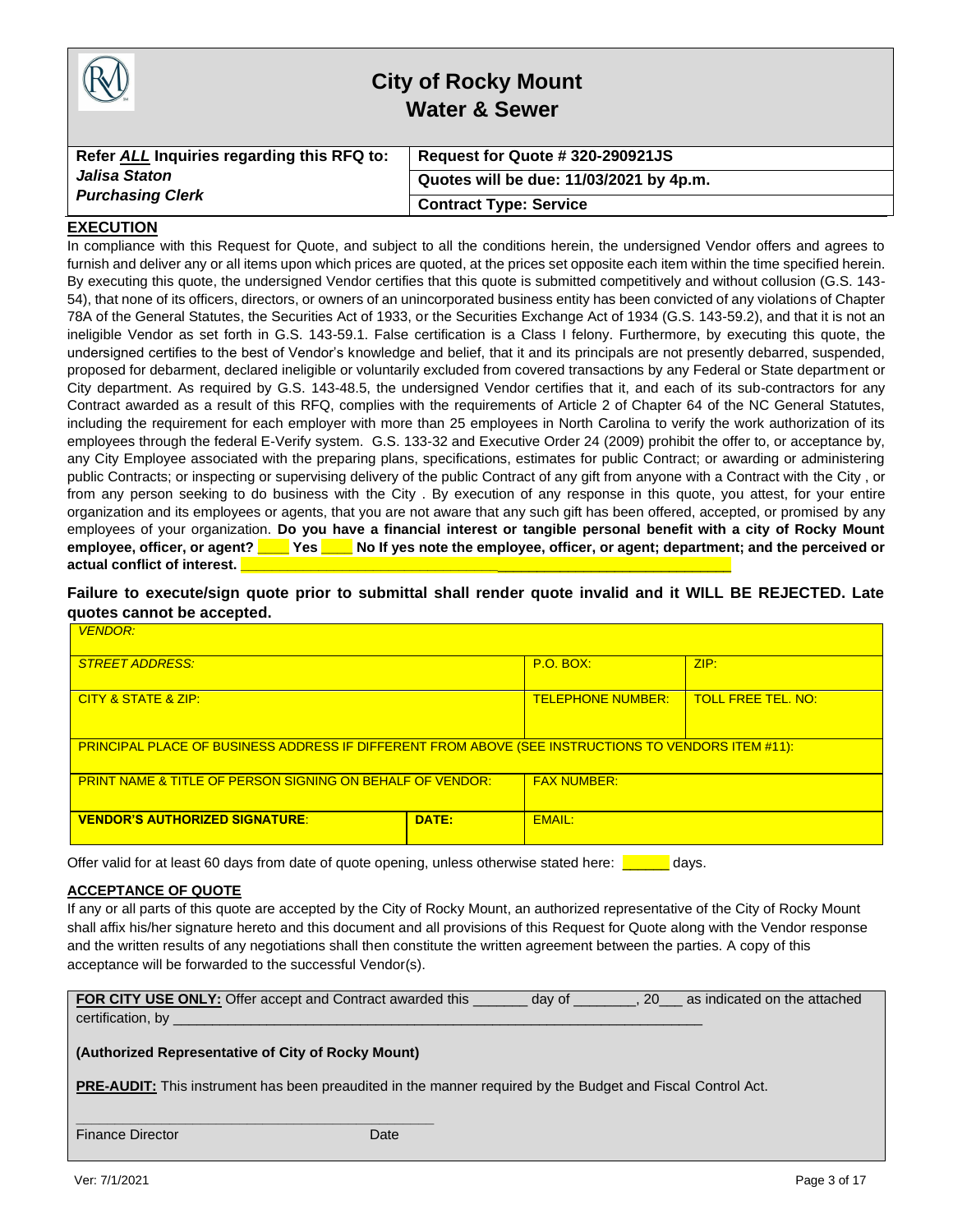# **Contents**

| 1.0 |                                                            |  |
|-----|------------------------------------------------------------|--|
| 2.0 |                                                            |  |
| 2.1 |                                                            |  |
| 2.2 |                                                            |  |
| 2.3 |                                                            |  |
| 2.4 |                                                            |  |
| 2.5 |                                                            |  |
| 2.6 |                                                            |  |
| 2.7 |                                                            |  |
| 3.0 |                                                            |  |
| 3.1 |                                                            |  |
| 3.2 |                                                            |  |
| 3.3 |                                                            |  |
| 4.0 |                                                            |  |
| 4.1 |                                                            |  |
| 4.2 |                                                            |  |
| 4.3 |                                                            |  |
| 4.4 |                                                            |  |
| 4.5 |                                                            |  |
| 5.0 |                                                            |  |
| 5.1 |                                                            |  |
|     |                                                            |  |
| 5.2 |                                                            |  |
|     |                                                            |  |
|     |                                                            |  |
|     | ATTACHMENT C: ACCEPTANCE OF GENERAL TERMS & CONDITIONS  16 |  |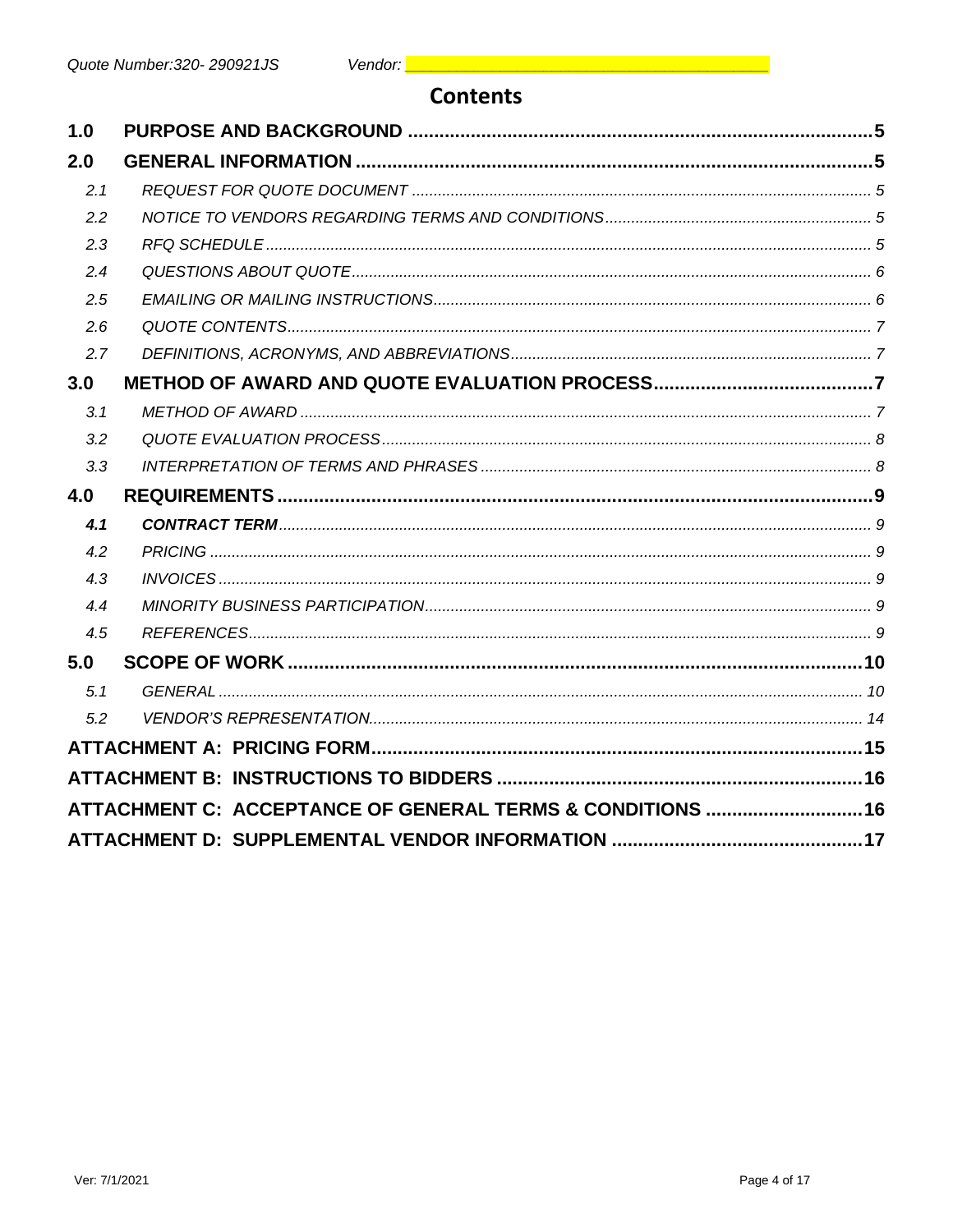# **1.0 PURPOSE AND BACKGROUND**

This specification shall govern all work, materials, and equipment required for manhole rehabilitation for the purpose of eliminating infiltration, providing corrosion protection, repair of voids, and restoration of the structural integrity of the manhole as a result of applying monolithic multi-layer/component lining to the wall and bench surfaces of brick, concrete, or any other masonry construction material.

### **The estimated budget for this project is \$100,000.00**.

Quotes shall be submitted in accordance with the terms and conditions of this RFQ and any addenda issued hereto.

# **2.0 GENERAL INFORMATION**

## **2.1 REQUEST FOR QUOTE DOCUMENT**

The RFQ is comprised of the base RFQ document, any attachments, and any addenda released before Contract award. All attachments and addenda released for this RFQ in advance of any Contract award are incorporated herein by reference. Vendor may attach its quote to this RFQ for submission; however, any and/or all additional, modified or conflicting terms and conditions submitted on or with Vendor's quote shall be disregarded and shall not be considered a part of any contract arising from this RFQ. Any attempt to delete or avoid the force of the previous sentence shall render Vendor's quote invalid, and it shall not be considered.

# **2.2 NOTICE TO VENDORS REGARDING TERMS AND CONDITIONS**

It shall be the Vendor's responsibility to read the Instructions, the Cities' terms and conditions, all relevant exhibits and attachments, and any other components made a part of this RFQ and comply with all requirements and specifications herein. Vendors are also responsible for obtaining and complying with all Addenda and other changes that may be issued concerning this RFQ.

If Vendors have questions, issues, or exceptions regarding any term, condition, or other component within this RFQ (including proposed alternate language), those **must** be submitted as questions in accordance with the instructions in Section 2.4. QUESTIONS ABOUT QUOTE. If the City determines that any changes will be made resulting from the questions asked, then such decisions will be communicated in the form of an RFQ addendum. The City may also elect to leave open the possibility for post-contract negotiation and amendment of specific provisions of the Contract that have been addressed during the question-and-answer period. Other than through this process, the City rejects and will not be required to evaluate or consider any additional or modified terms and conditions submitted with Vendor's quote. This applies to any language appearing in or attached to the document as part of the Vendor's quote that purports to vary any terms and conditions or Vendors' instructions herein or to render the quote non-binding or subject to further negotiation. *Vendor's quote shall constitute a firm offer.* **By execution and delivery of a quote in response to this RFQ, the Vendor agrees that any additional or modified terms and conditions, whether submitted purposefully or inadvertently, shall have no force or effect, and will be disregarded. Noncompliance with, or any attempt to alter or delete, this paragraph shall constitute sufficient grounds to reject Vendor's quote as nonresponsive. Any quote that contains language that indicates the quote is non-binding or subject to further negotiation before a contractual document may be signed shall be rejected.**

Contact with anyone working for or with the City regarding this RFQ other than the City of Rocky Mount Purchasing Office Contract Lead named on the face page of this RFQ or in the manner specified by this RFQ shall constitute grounds for rejection of said Vendor's offer, at the Cities election.

# **2.3 RFQ SCHEDULE**

The table below shows the *intended* schedule for this RFQ. The city will make every effort to adhere to this schedule.

| <b>Action</b>                                     | <b>Responsibility</b> | Date/Time            |
|---------------------------------------------------|-----------------------|----------------------|
| Issue RFQ                                         | City                  | Wednesday 10/20/2021 |
| <b>Submit Written Questions/Question Deadline</b> | Vendors               | Friday 10/22/2021    |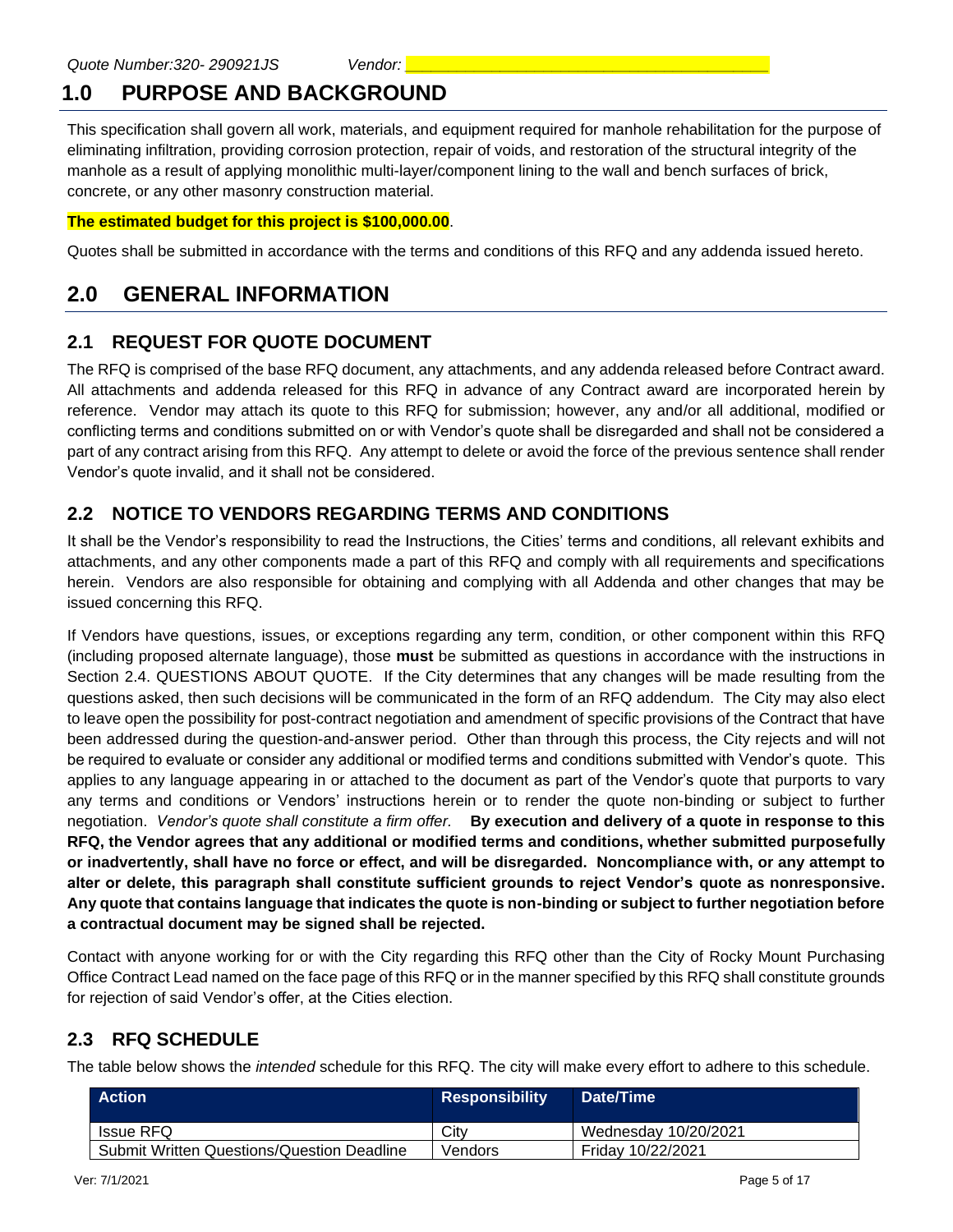*Quote Number:320- 290921JS Vendor: \_\_\_\_\_\_\_\_\_\_\_\_\_\_\_\_\_\_\_\_\_\_\_\_\_\_\_\_\_\_\_\_\_\_\_\_\_\_\_\_\_\_*

| Provide Response to Questions/Addendum | City    | Tuesdav 10/26/2021             |
|----------------------------------------|---------|--------------------------------|
| Submit Bids                            | Vendors | Wednesday 11/03/2021 by 4 p.m. |
| <b>Award Contract</b>                  | Citv    | TBL                            |

# **2.4 QUESTIONS ABOUT QUOTE**

**Purpose:** Upon review of the RFQ documents, Vendors may have questions to clarify or interpret the RFQ in order to submit the best quote possible. To accommodate the Quote Questions process, Vendors shall submit any such questions by the above due date.

**Instructions:** Written questions shall be emailed to [Jalisa.Staton@rockymountnc.gov](mailto:debra.harris@rockymountnc.gov) by the date and time specified above. Vendors should enter "RFQ #320-280921JS – Questions" as the subject for the email. Questions submittals should include a reference to the applicable RFQ section and be submitted in a format shown below:

| <b>Reference</b>                | <b>Vendor Question</b> |
|---------------------------------|------------------------|
| <b>RFQ Section, Page Number</b> | Vendor question?       |

Questions received prior to the submission deadline date, the City 's response, and any additional terms deemed necessary by the City will be posted in the form of an addendum, available on the City of Rocky Mount Purchasing webpage https://rockymountnc.gov/bids, and/or the North Carolina's Interactive Purchasing System (IPS), [http://www.ips.state.nc.us,](http://www.ips.state.nc.us/) and shall become an Addendum to this RFQ. No information, instruction or advice provided orally or informally by any City personnel, whether made in response to a question or otherwise in connection with this RFQ, shall be considered authoritative or binding. Vendors shall be entitled to rely *only* on written material contained in an Addendum to this RFQ. The dated noted in the RFQ schedule for the City to provide responses to questions also serves as the addendum deadline. If you do not receive a courtesy email notification regarding the addendum by that date do check the City of Rocky Mount Purchasing webpage.

# **2.5 EMAILING OR MAILING INSTRUCTIONS**

**Instructions**: Quotes, subject to the conditions made a part hereof and the receipt requirements described below, shall be received at the address indicated in the table below, for furnishing and delivering those items as described herein.

| <b>MAILING ADDRESS FOR DELIVERY OF QUOTE</b><br><b>VIA U.S. POSTAL SERVICE</b> | OFFICE ADDRESS FOR DELIVERY BY ANY OTHER<br><b>MEANS, SPECIAL DELIVERY, OVERNIGHT DELIVERY,</b><br>OR BY ANY OTHER CARRIER |
|--------------------------------------------------------------------------------|----------------------------------------------------------------------------------------------------------------------------|
| QUOTE NUMBER: 320-290921JS                                                     | QUOTE NUMBER: 320-290921JS                                                                                                 |
| Attn: Jalisa Staton, Purchasing Clerk                                          | Attn: Jalisa Staton, Purchasing Clerk                                                                                      |
| Address: PO BOX 1180                                                           | Address: 331 S. Franklin Street                                                                                            |
| Rocky Mount, NC 27802                                                          | Rocky Mount, NC 27802                                                                                                      |

Vendors shall deliver either **one (1) signed electronic emailed copy** to [Jalisa.Staton@rockymountnc.gov](mailto:debra.harris@rockymountnc.gov) response or one **(1) signed original executed quote** to the address identified in the table in this Section. Address package and insert quote number as shown in the table above.

Quote number shall be marked on the outside of the sealed envelope with the Vendor's name and date and time of opening.

**IMPORTANT NOTE:** It is the responsibility of the Vendor to have the signed quote physically in this Office by the specified time and date quotes are due, regardless of the method of delivery. **This is an absolute requirement.** The time of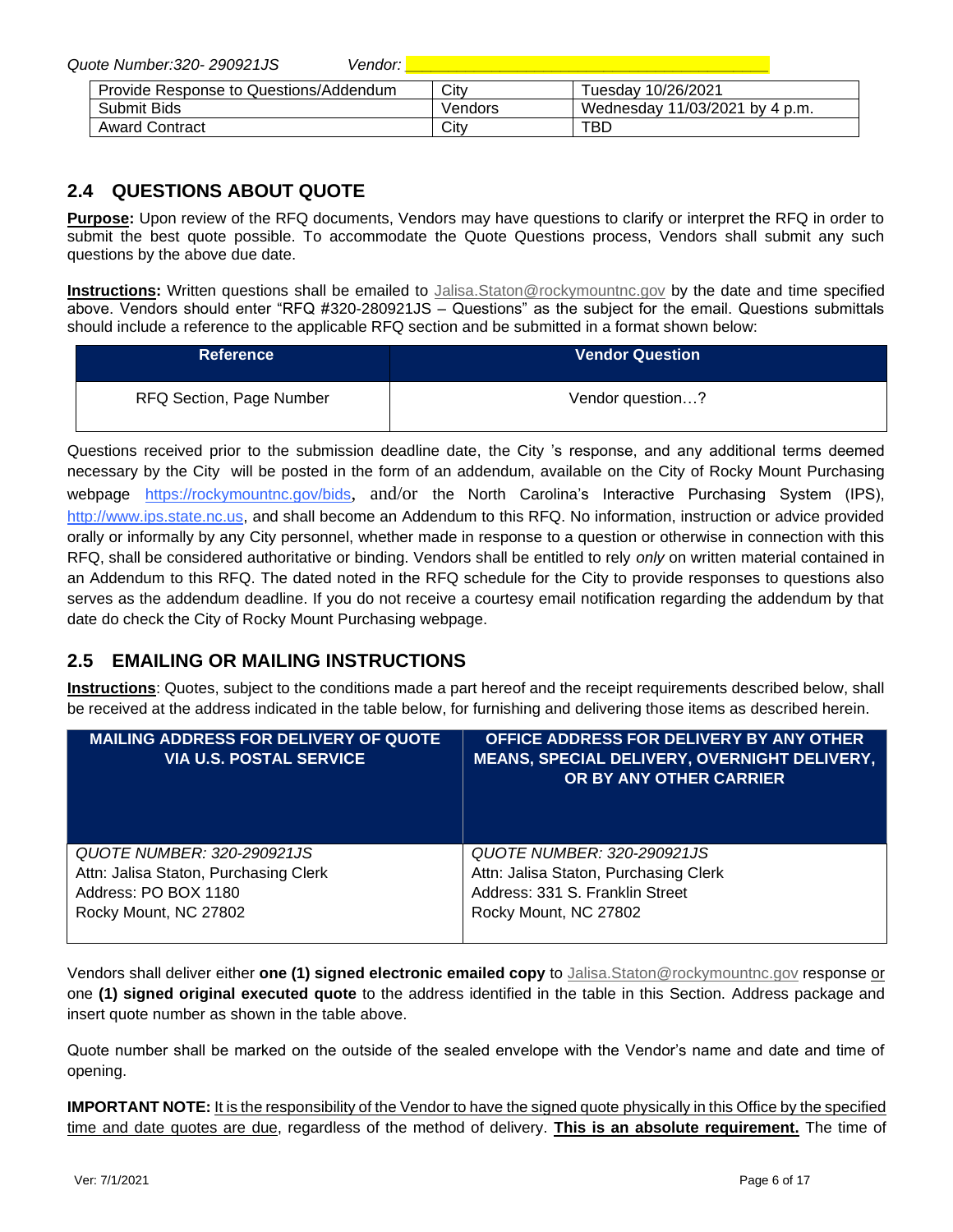delivery will be marked on each quote when received, and any quote received after the submission deadline will not be accepted or evaluated.

All risk of late arrival due to unanticipated delay—whether delivered by hand, U.S. Postal Service, courier or other delivery service or method—is entirely on the Vendor. Note that the U.S. Postal Service generally does not deliver mail to the street address above, but to the city 's Mail Service Center. Vendors are cautioned that quotes sent via U.S. Mail, including Express Mail, may not be delivered to the purchasing office on the due date in time to meet the quote deadline. All Vendors are urged to take the possibility of delay into account when submitting a quote.

If quote is hand delivered, please note that the Frederick E. Turnage Municipal Building requires all visitors to sign in with the guard stationed on the first floor. Visitors will only have access through the building accompanied with a city employee.

### **This informal RFQ does not require a public opening of bids.**

# **2.6 QUOTE CONTENTS**

Vendor shall populate all attachments of this RFQ that require the Vendor to provide information and include an authorized signature where requested, as outlined below. Vendor Responses shall include the following items and they should be arranged in the following order:

- a) Completed and signed version of EXECUTION PAGE, along with the body of the RFQ, and signed receipt pages of any addenda released in conjunction with this RFQ.
- b) Completed version of ATTACHMENT A: PRICING FORM
- c) ATTACHMENT B: INSTRUCTIONS TO BIDDERS
- d) ATTACHMENT C: ACCEPTANCE OF TERMS AND CONDITIONS
- e) ATTACHMENT D: SUPPLEMENTAL VENDOR INFORMATION

### **2.7 DEFINITIONS, ACRONYMS, AND ABBREVIATIONS**

- a) **BUYER:** The employee of the City Department that places an order with the Vendor.
- b) **CONTRACT LEAD:** Representative of the *City of Rocky Mount Purchasing Office* who corresponds with potential Vendors in order to identify and contract with that Vendor providing the greatest benefit to the City of Rocky Mount and who will administer the contract for the City.
- c) **FOB-DESTINATION:** Title changes hand from Vendor to purchaser at the destination point of the shipment; Vendor owns commodity in transit and files any claims, and Vendor pays all freight and any related transportation charges. A solicitation may request Vendors to separately identify freight charges in their quote, but no amount or charge not included as part of the total quote price will be paid.
- d) **LOT**: A grouping of similar products within this RFQ.
- e) **ON-TIME DELIVERY:** The delivery of all items within a single order to the receiving point designated by the ordering entity within the delivery time required.
- f) **RFQ:** Request for Quote.
- g) **VENDOR:** Supplier, proposer, company, firm, corporation, partnership, individual or other entity submitting a response to a Request for Quote.

# **3.0 METHOD OF AWARD AND QUOTE EVALUATION PROCESS**

### **3.1 METHOD OF AWARD**

Contracts will be awarded in accordance with G.S. 143-129, 143-131 and the evaluation criteria set out in this solicitation. Prospective Vendors shall not be discriminated against on the basis of any prohibited grounds as defined by Federal and State law.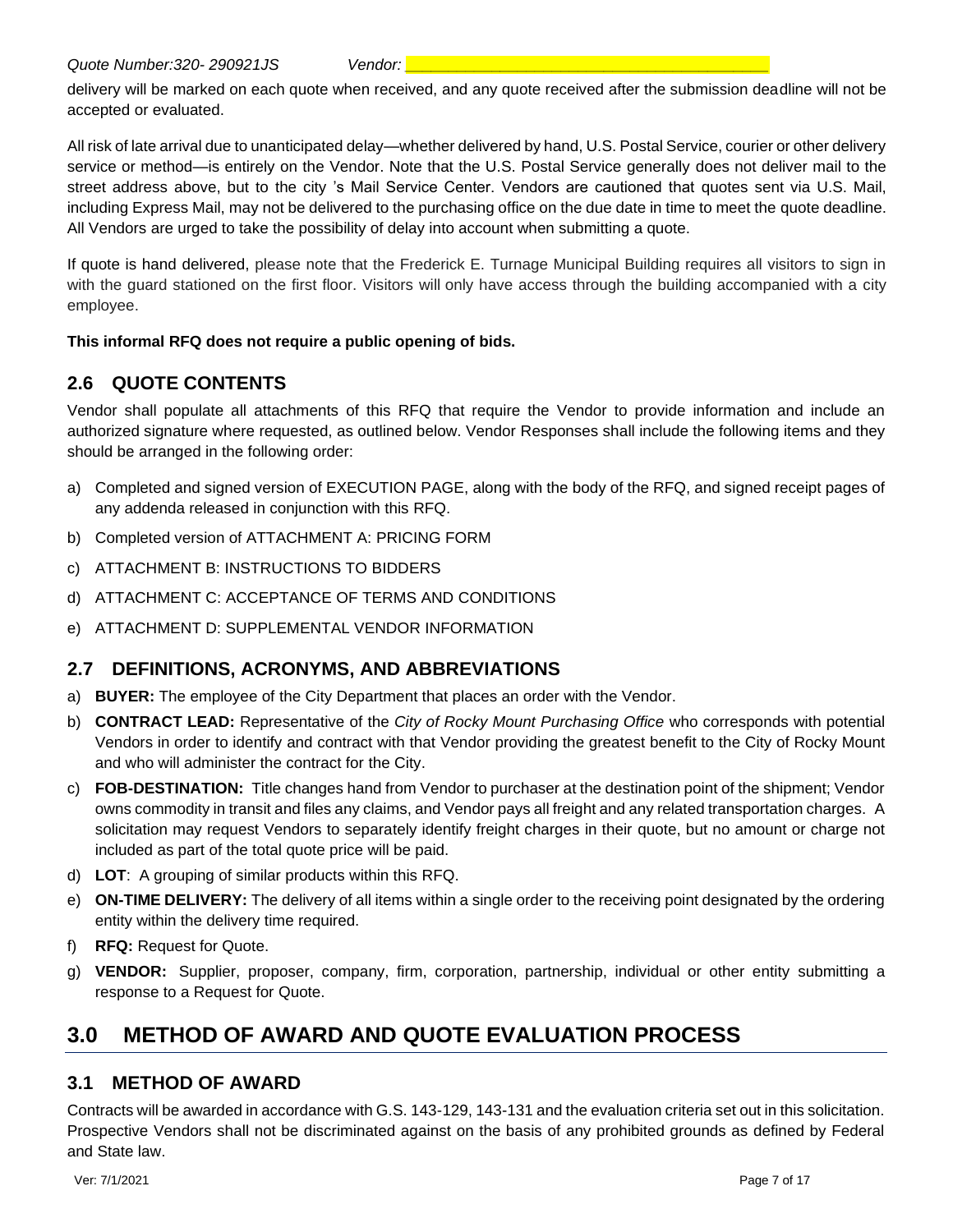The city may obtain quotes from one or more potential Vendors. All quotes will be evaluated, and award will be based on lowest responsive quote meeting specifications.

*Local Preference Policy. The only exception to the lowest responsive, responsible bidder method of award will be the local preference policy. The preference will allow an Eligible Local Bidder to match the price and terms of the lowest responsible, responsive bidder who is a Non-Local Bidder, if the Eligible Local Bidder's price is within five percent (5%) or \$25,000, whichever is less, of the lowest responsible, responsive Non-Local Bidder's price .An eligible local vendor is one that is current on property taxes in the City of Rocky Mount and meets the qualifications set forth in the policy. An application can be found at https://rockymountnc.gov/vendors*

# **3.2 QUOTE EVALUATION PROCESS**

- a) Quotes are requested for the items as specified, or item(s) equivalent in design, function and performance. The City reserves the right to reject any quote based on fit, form and function as well as cost.
- b) The City shall review the responses to this RFQ to confirm that they meet the specifications and requirements. The City reserves the right to waive any minor informality or technicality.
- c) For all responses that pass the initial review process, the city will review and assess the Vendors' pricing. The City may request additional formal responses or submissions from any or all Vendors for the purpose of clarification or to amplify the materials presented in any part of the quote. Vendors are cautioned, however, that the city is not required to request clarification, and often does not. Therefore, all quotes should be complete and reflect the most favorable terms available from the Vendor. Prices quoted cannot be altered or modified as part of a clarification.
- d) Quotes will be evaluated, based on the award criteria identified in Section 3.1 METHOD OF AWARD.

Award of a Contract to one Vendor does not mean that the other quotes lacked merit, but that, all factors considered, the selected quote was deemed most advantageous and represented the best value to the City.

Vendors are cautioned that this is a request for quote, not a request or an offer to contract, and the City reserves the unqualified right to reject any and all offers at any time if such rejection is deemed to be in the best interest of the city.

**CONFIDENTIALITY DURING PROCESS:** During the evaluation period and prior to award, all information concerning the quote and evaluation is confidential, and possession of the quotes and accompanying information is limited to personnel of the issuing department and any third parties involved in this procurement process, and to the committee responsible for participating in the evaluation. Any attempt on behalf of a Vendor to gain such confidential information, or to influence the evaluation process (e.g., contact anyone involved in the evaluation, criticize another Vendor, offer any benefit or information not contained in the quote) in any way is a violation of North Carolina purchasing law and regulations and shall constitute sufficient grounds for disqualification of Vendor's offer from further evaluation or consideration in the discretion of the City.

### **3.3 INTERPRETATION OF TERMS AND PHRASES**

This Request for Quote serves two functions: (1) to advise potential Vendors of the parameters of the solution being sought by the Department; and (2) to provide (together with other specified documents) the terms of the Contract resulting from this procurement. As such, all terms in the Request for Quote shall be enforceable as contract terms in accordance with the General Contract Terms and Conditions. The use of phrases such as "shall," "must," and "requirements" are intended to create enforceable contract conditions. In determining whether quotes should be evaluated or rejected, the Department will take into consideration the degree to which Vendors have proposed or failed to propose solutions that will satisfy the Department's needs as described in the Request for Quote. Except as specifically stated herein, no one requirement shall automatically disqualify a Vendor from consideration. However, failure to comply with any single requirement may result in the Department exercising its discretion to reject a quote in its entirety.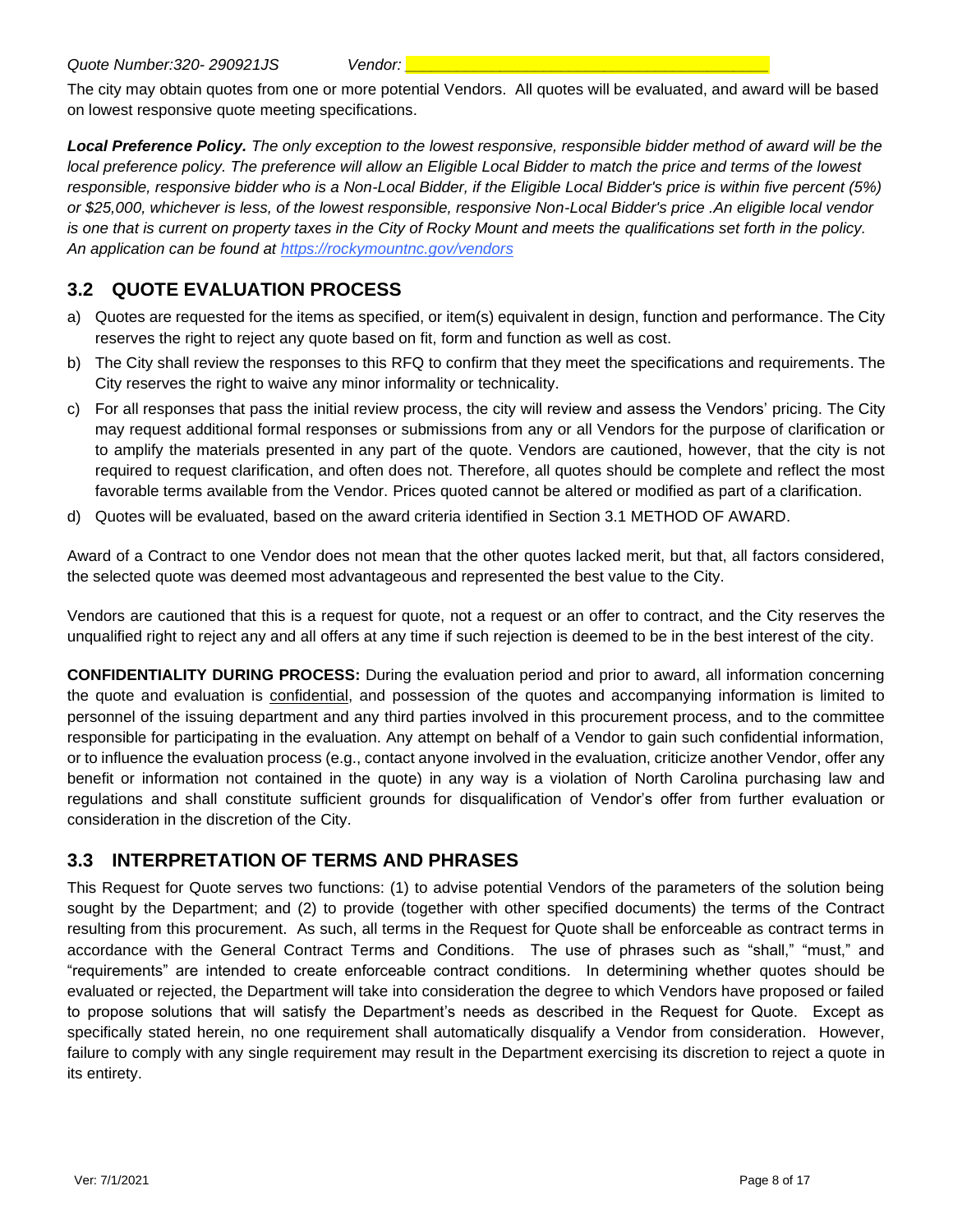# **4.0 REQUIREMENTS**

This Section lists the requirements related to this RFQ. By submitting a quote, the Vendor agrees to meet all stated requirements in this Section as well as any other specifications, requirements and terms and conditions stated in this RFQ. If Vendor is unclear or has any question about the specifications, requirements and terms and conditions herein, it is urged and cautioned to contact the issuing department Contract Lead as specified in this RFQ.

## **4.1 CONTRACT TERM**

The Contract shall have an initial term of 60 days, beginning on the date of contract award (the "Effective Date").

## **4.2 PRICING**

Quote price shall constitute the total cost to Buyer for delivery fully assembled and ready for use, including all applicable charges for shipping, delivery, handling, administrative and other similar fees. Vendor shall not invoice for any amounts not specifically allowed for in this Quote. Complete ATTACHMENT A: PRICING FORM and include with Quote.

## **4.3 INVOICES**

Vendor shall invoice the City of Rocky Mount Accounting Department. The standard format for invoicing shall be Single Invoices meaning that the Vendor shall provide the Buyer with an invoice for each order. Invoices shall include detailed line-item information to allow Buyer to verify pricing at point of receipt matches the correct price from the original date of order. At a minimum, the following fields shall be included on all invoices:

Vendor's Billing Address, Customer Account Number, NC Contract Number, Order Date, Buyers Order Number, Manufacturer Part Numbers, Vendor Part Numbers, Item Descriptions, Price, Quantity, and Unit of Measure.

### **4.4 MINORITY BUSINESS PARTICIPATION**

The Bidder has the responsibility to make a good faith effort to solicit minority proposals and to attain the aspirational ten percent (10%) goal. We encourage all Bidders even MWBE/HUBs to obtain the aspirational goal where subcontracting and supplier opportunities exist.

| <b>MWBE FIRM</b> | <b>OWNERSHIP STATUS</b> | <b>ADDRESS</b> | <b>WORK TYPE</b> |
|------------------|-------------------------|----------------|------------------|
|                  |                         |                |                  |
|                  |                         |                |                  |
|                  |                         |                |                  |
|                  |                         |                |                  |

### **4.5 REFERENCES**

Vendors shall provide at least three (3) different references for which your company has provided Services of similar size and scope to that proposed herein. The city of Rocky Mount may contact these users to determine the Services provided are substantially similar in scope to those proposed herein and Contractor's performance has been satisfactory. The information obtained shall be considered in the evaluation of the quote. If city of Rocky Mount references are provided it cannot be counted towards your three (3) required references but may be included in addition to.

| <b>COMPANY NAME</b> | <b>CONTACT NAME</b> | <b>TELEPHONE NUMBER</b> | <b>EMAIL</b> |
|---------------------|---------------------|-------------------------|--------------|
|                     |                     |                         |              |
|                     |                     |                         |              |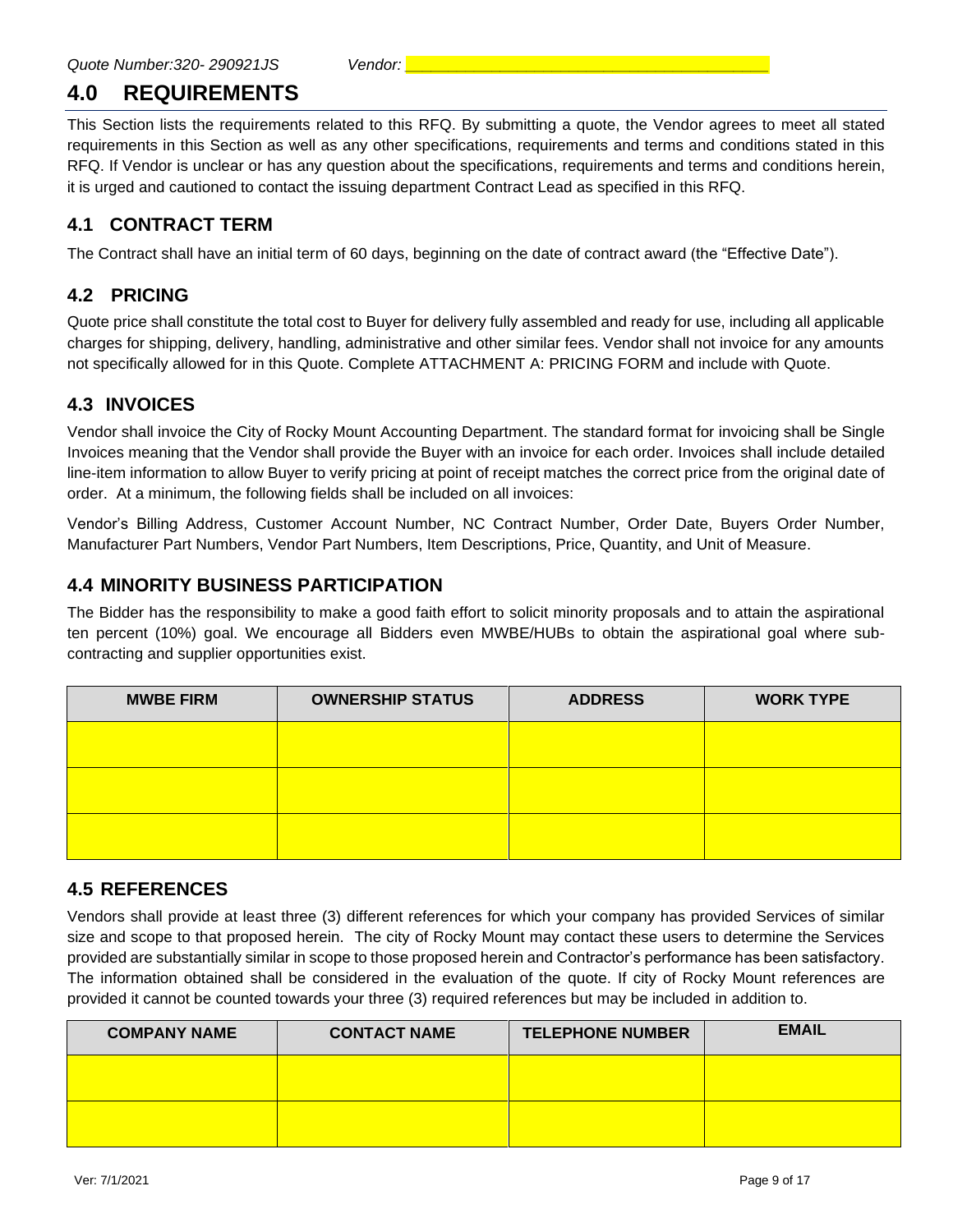| Quote Number: 320-290921JS       | Vendor: |  |
|----------------------------------|---------|--|
|                                  |         |  |
| Optional: City of Rocky<br>Mount |         |  |

# **5.0 SCOPE OF WORK**

# **5.1 GENERAL**

Provide guarantee against defective materials and workmanship in accordance with the requirements of these specifications:

### **I. Section Includes:**

This Section covers the infiltration and corrosion protection system for sanitary sewer manholes, where indicated on the Contract Drawings. The manhole lining system shall provide a monolithic multilayer/component lining and cover the entire chimney, walls and benches of the manholes to provide infiltration and corrosion protection as a total system. Work includes, but is not limited to, the following:

- a) Manhole cleaning of sedimentation and debris.
- b) The removal of any loose and unsound material.
- c) Performing surface preparation for the lining application.
- d) Applying patching products.
- e) Manhole Lining.

### **II. Submittals**

- a) Submit product data for each component specified including data substantiating that the proposed materials comply with specified requirements and recommendations by the manufacturer cover all materials.
- b) Submit technical data, and Safety Data Sheet (SDS) on each product used.
- c) Submit manufacturer's literature or specifications including surface preparation, application information, curing period, and testing.
- d) Submit copies of independent testing performed on the coating product including ASTM G210-13 and ASTM D543 indicating the product meets the requirements as specified herein.
- e) Submit technical data sheet and project specific data for repair materials to be top coated with the coating products including application, cure time and surface preparation procedures.
- f) Samples of the cured system to include the following:
	- Finish material.
	- Stepped samples showing stages of multi-layer/component applications.

### **III. Qualification**

- a) Manufacturer and Contractor specializing in the performance of work specified in this section with a minimum of three (3) years documented experience and 3,000 vertical feet of application.
- b) Submit references of at least five (5) municipal sanitary sewer projects performed within the past three years. These projects must be similar in scope and complexity to the project being bid. These references shall include the following:
	- Project title, locations, and contract value.
	- Project description.
	- Client contact, including customer name, address, and contact.

### **IV. Quality Assurance**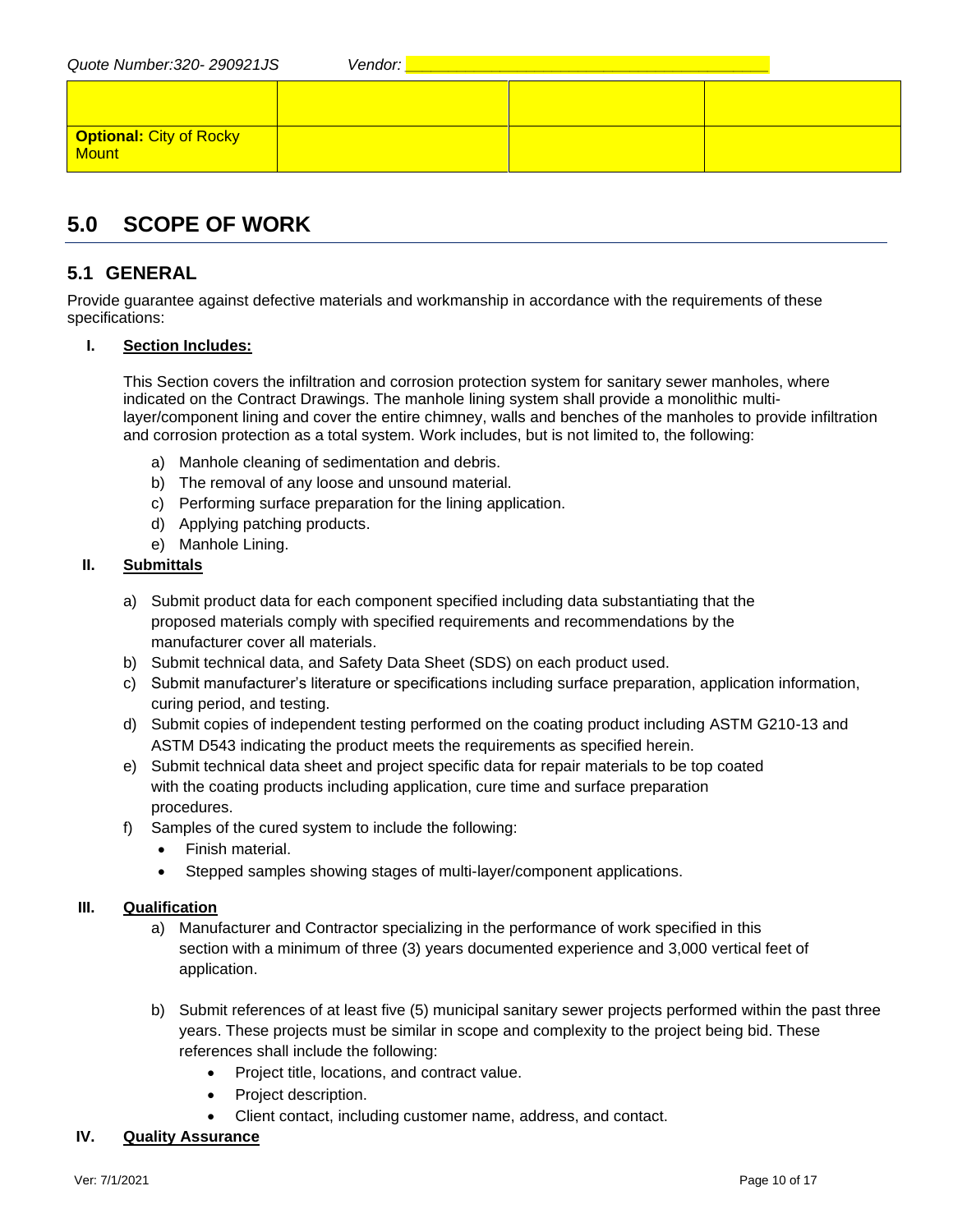- a) Coating material shall be produced in an ISO 9001 certified facility.
- b) Furnish materials of quality required by ASTM standards or other approved standards and specifications.
- c) Coating products shall be capable of being installed and curing properly within the specified environments. Coating products shall be resistant to all forms of chemical or bacteriological attack found in municipal sanitary sewer systems and capable of adhering to the substrates and repair products.
- d) Repair products shall be fully compatible with coating products including ability to bond effectively to the host substrate and coating products forming a composite system.
- e) Contractor shall utilize equipment for the application of the coating products which has been approved by the coating product manufacturer. Contractor shall have received training on the operation and maintenance of said equipment from the coating product manufacturer.
- f) Contractor shall be trained by, or have their training approved and certified by, the coating product manufacturer for the handling, mixing, application and inspection of the coating products to be used as specified herein.
- g) Contractor shall be trained in the use of testing or inspection instrumentation and knowledgeable of the proper use, preparation and installation of the coating products to be used as specified herein.
- h) Provide guarantee against defective materials and workmanship in accordance with the requirements of these specifications.

### **V. Definitions**

- a) Cleaning: Removal of sand, dirt, roots, grease and all other solid or semi-solid material from the manholes as required for proper application of patching and coating products.
- b) Faults: Leaking joints, cracks, breaks or other imperfections in the manholes.

#### **VI. Product Delivery, Storage, and Handling**

- a) Delivery and Handling: Prevent moisture damage and contamination of materials during delivery and handling.
- b) Storage: Store materials in undamaged condition with seals and labels intact as packaged by the manufacturer.
	- Store liquid products protected from freezing conditions.

### **VII. Site Conditions**

#### **1. Environmental Requirements:**

- a) Do not apply materials when surface and ambient temperatures are outside the temperature ranges required by the Manufacturer. Do not apply the products of this Section to frozen surfaces.
- b) Do not apply coatings during rain or snow, or when relative humidity is outside the humidity ranges required by the Manufacturer.
- c) Minimum Application Temperatures for coatings: as required by Manufacturer's instructions.

#### **2. Protection:**

- a) Public Safety: If public safety is endangered during the progress of the rehabilitation work, provide adequate protective measures to protect public pedestrian and vehicular traffic on streets and walkways.
	- Signs, signals and barricades used shall conform to requirements of Federal, State and Local laws, rules, regulations, precautions, orders, and decrees.
- b) Existing Facilities Protection: Protect manholes and sewer main piping from damage due to operations associated with work of this Section.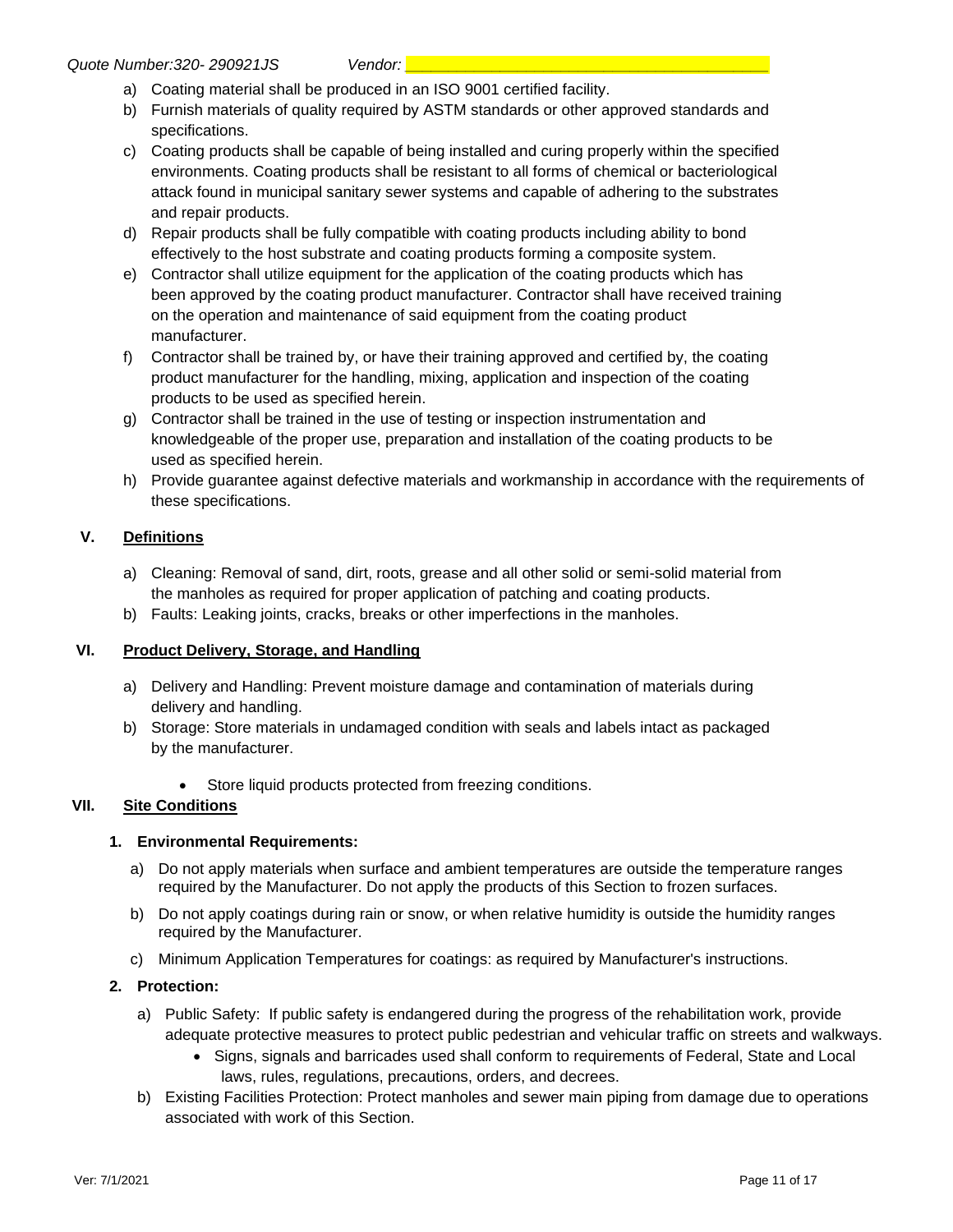c) Personnel Protection: It is the responsibility of the Contractor to provide appropriate protective measures to ensure that chemicals are always under the control of the Contractor and are not available to unauthorized personnel or animals.

### **MATERIALS**

### I. **Protective Lining Systems Materials**

- a) The protective lining system shall be a multi-layer/component protective lining system, including:
	- Polyurea Adhesion Coating
	- Polymer Surfacer Layer
	- Final Polyurea Armor Layer
- b) Liner System Armor Layer

100% solids, no volatile organic compound (VOC), moisture tolerant, elastomeric polyurea coating to provide infiltration and corrosion protection. Material shall be capable of curing properly given the project site conditions and temperatures conforming to the following minimum physical requirements:

| Property                                                         | Value      |
|------------------------------------------------------------------|------------|
| Hardness, D-2240                                                 | D 48       |
| Tensile strength, D-412                                          | 3315 psi   |
| 100% Modulus, D-412                                              | 1668 psi   |
| 200% Modulus, D-412                                              | 1960 psi   |
| 300% Modulus, D-412                                              | 2650 psi   |
| Tear strength, DIE-C, D-624                                      | 417 pli    |
| Ultimate elongation, D-412                                       | 395 %      |
| Abrasion Resistance (CS17 wheels,<br>1000g, 1000 cycles), D-4060 | 15 mg loss |
| ASTM G210-13 Severe<br><b>Wastewater Analysis Testing</b>        | Pass       |

c) Liner System Surfacer Layer

100% solids, no volatile organic compound (VOC), moisture tolerant, elastomeric polyurethane coating to provide infiltration and corrosion protection. Material shall be capable of curing properly given the project site conditions and temperatures conforming to the following minimum physical requirements: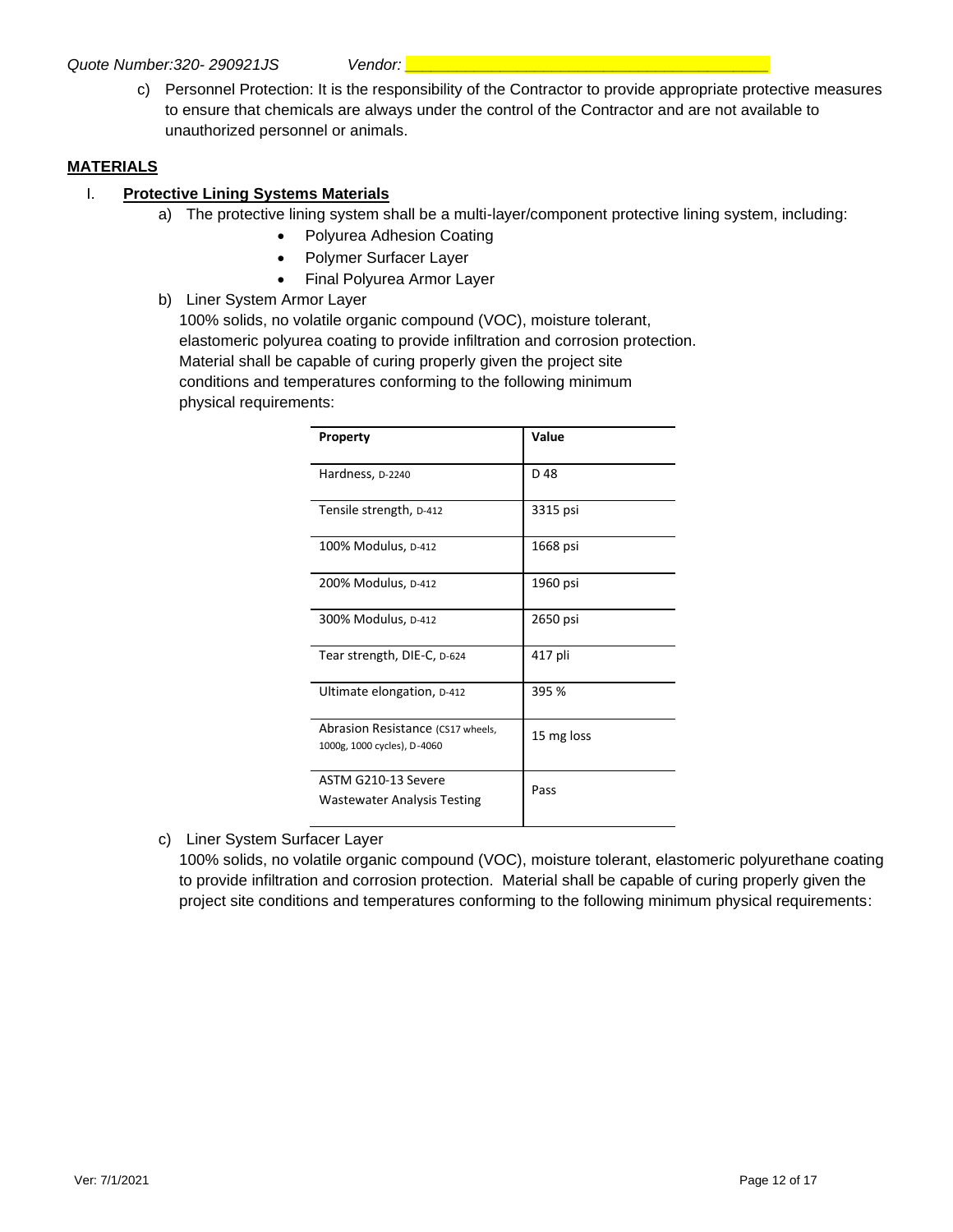*Quote Number:320- 290921JS Vendor: \_\_\_\_\_\_\_\_\_\_\_\_\_\_\_\_\_\_\_\_\_\_\_\_\_\_\_\_\_\_\_\_\_\_\_\_\_\_\_\_\_\_*

| 000 - 1000 - 1000 - 1000 - 100 |                     |               |  |  |  |
|--------------------------------|---------------------|---------------|--|--|--|
| Product Type                   | Polyurethane        |               |  |  |  |
| <b>Core Density</b>            | <b>ASTM D 1622</b>  | $6$ lb/ft3    |  |  |  |
| Compressive<br>Strength 1"     | <b>ASTM D 1621</b>  | 130 - 180 psi |  |  |  |
| Closed Cell<br>Content         |                     | >94%          |  |  |  |
| S.W.A.T.                       | <b>ASTM G210-13</b> | Pass          |  |  |  |

### **INSTALLATION**

### **I. Surface Preparation**

- a) Conduct surface preparation program to include monitoring of atmosphere for hydrogen sulfide, methane, low oxygen or other gases, approved flow control equipment, and surface preparation equipment.
- b) Surface preparation methods may include high pressure water cleaning, hydro blasting, abrasive blasting, grinding, detergent water cleaning and shall be suited to provide a surface compatible for installation of the liner system
- c) Surface preparation method shall produce a cleaned, abraded and sound surface with no evidence of laitance, loose concrete, brick or mortar, contaminants or debris, and shall display a surface profile suitable for application of liner system.
- d) After the defects in the structure are identified, repair all leaks with a chemical or hydraulic sealant designed for use in field sealing of ground water. Severe cracks shall be "repaired with a urethane-based chemical" sealant. Product to be utilized shall be as approved by owner/engineer prior to installation. Repairs to exposed rebar, defective pipe penetrations or inverts, etc. shall be repaired utilizing non-shrink grout or approved alternative method.
- e) For structures over 8' diameter or 8'x8' non cylindrical structures an ultra-high water blasting with a minimum of 20,000 psi must be used for prep.

### **II. Material Installation**

- a) Application procedures shall conform to recommendations of the manufacturer, including materials handling, mixing, environmental controls during application, safety and spray equipment.
- b) Spray equipment shall be specifically designed to accurately ratio and apply the liner system.
- c) Application of multi-layer/component liner system shall be in strict accordance with manufacturer's recommendation. Final installation shall be a minimum of  $\frac{1}{2}$ " (500 mils).

### **III. Inspection**

- a) Final liner system shall be completely free of pinholes or voids. Liner thickness shall be the minimum value as described herein.
- b) Visual inspection shall be made by the Owner/Engineer. Any deficiencies in the finished liner system shall be marked and repaired according to the procedures set forth by Manufacturer.
- c) The sewer system may be returned to full operational service as soon as the final inspection has taken place.

### **IV. 10-Year Limited Warranty**

a) Manufacturer and Applicator warrant the liner system against failure for a period of 10 years. "Failure" will be deemed to have occurred if the protective lining fails to prevent the internal deterioration or corrosion of the structure or prevent groundwater infiltration. If any such failure occurs within 10 years of initial completion of work on a structure, the damage will be repaired at no cost to the Owner. "Failure" does not include damage resulting from mechanical or chemical abuse or act of God. Mechanical or chemical abuse means exposing the lined surfaces of the structure to any mechanical force or chemical substance not customarily present.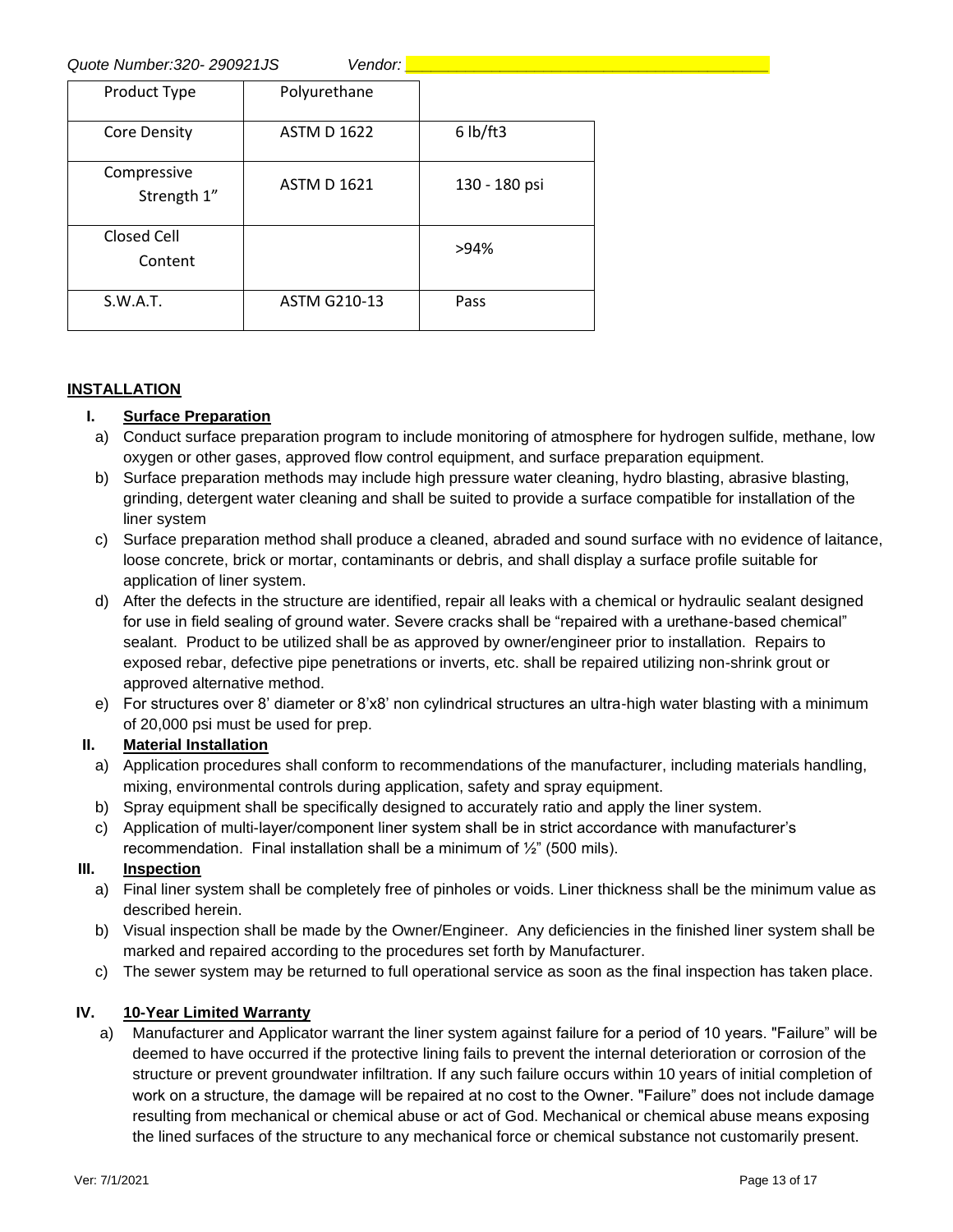# **5.2 VENDOR'S REPRESENTATION**

- a) Vendor warrants those qualified personnel shall provide all services that may be required under The Contract in a professional manner. "Professional manner" means that the personnel performing the services shall possess the skill and competence consistent with at least the prevailing business standards in the industry. Vendor agrees that it shall not enter any agreement with a third party that may abridge any rights of the City under The Contract. Vendor shall serve as the prime contractor under The Contract and shall be responsible for the performance and payment of all subcontractors(s) that may be approved by the City. Names of any third-party Vendors or subcontractors of Vendor may appear for purposes of convenience in Contract documents; and shall not limit Vendor's obligations hereunder.
- b) If any goods, services, functions, or responsibilities not specifically described in The Contract are required for Vendor's proper performance, provision and delivery of the goods and services under The Contract, or are an inherent part of or necessary sub-requirement included within such goods and services, they will be deemed to be implied by and included within the scope of the contract to the same extent and in the same manner as if specifically described in the contract. Unless otherwise expressly provided herein, Vendor will furnish all of its own necessary management, supervision, labor, facilities, furniture, computer and telecommunications equipment, software, supplies and materials necessary for the Vendor to provide and deliver the goods and services.
- c) Vendor warrants that it has the financial capacity to perform and to continue perform its obligations under the contract; that Vendor has no constructive or actual knowledge of an actual or potential legal proceeding being brought against Vendor that could materially adversely affect performance of The Contract; and that entering into The Contract is not prohibited by any contract, or an order by any court of competent jurisdiction.

**Attachments to this RFQ begin on the next page.**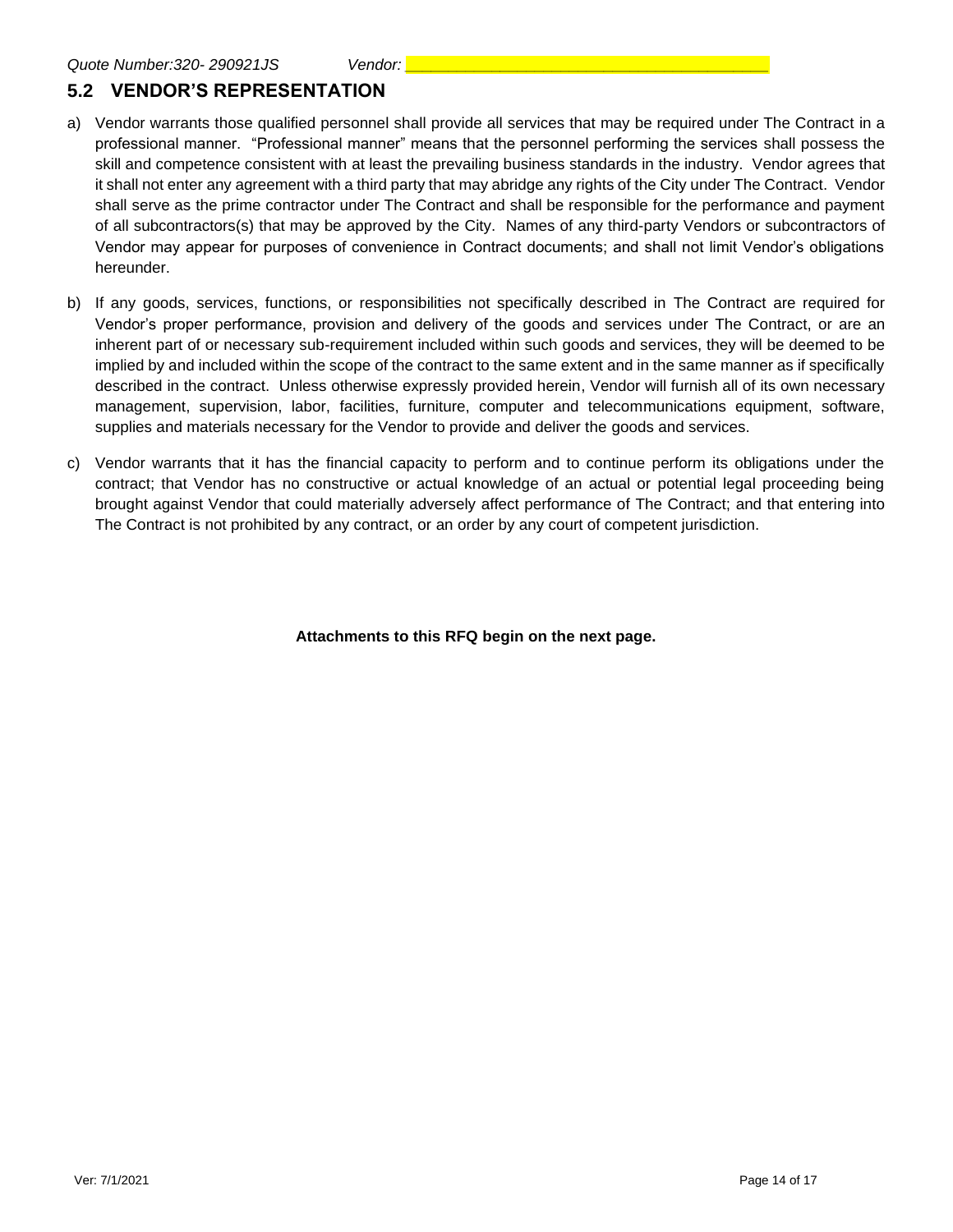# **ATTACHMENT A: PRICING FORM**

All labor costs, direct and indirect, shall have been determined and included in the quote. The cost and availability of all equipment, materials, and supplies associated with performing the services described in the scope of work shall have been determined and included in the quote.

| <b>LINE</b> | <b>DESCRIPTION</b>                                 | UNIT PRICE | <b>EXTENDED</b><br><b>PRICE</b> |
|-------------|----------------------------------------------------|------------|---------------------------------|
|             | Per vertical foot for 4' inside diameter manholes. | \$         |                                 |
| ◠           | Per vertical foot for 5' inside diameter manholes. |            |                                 |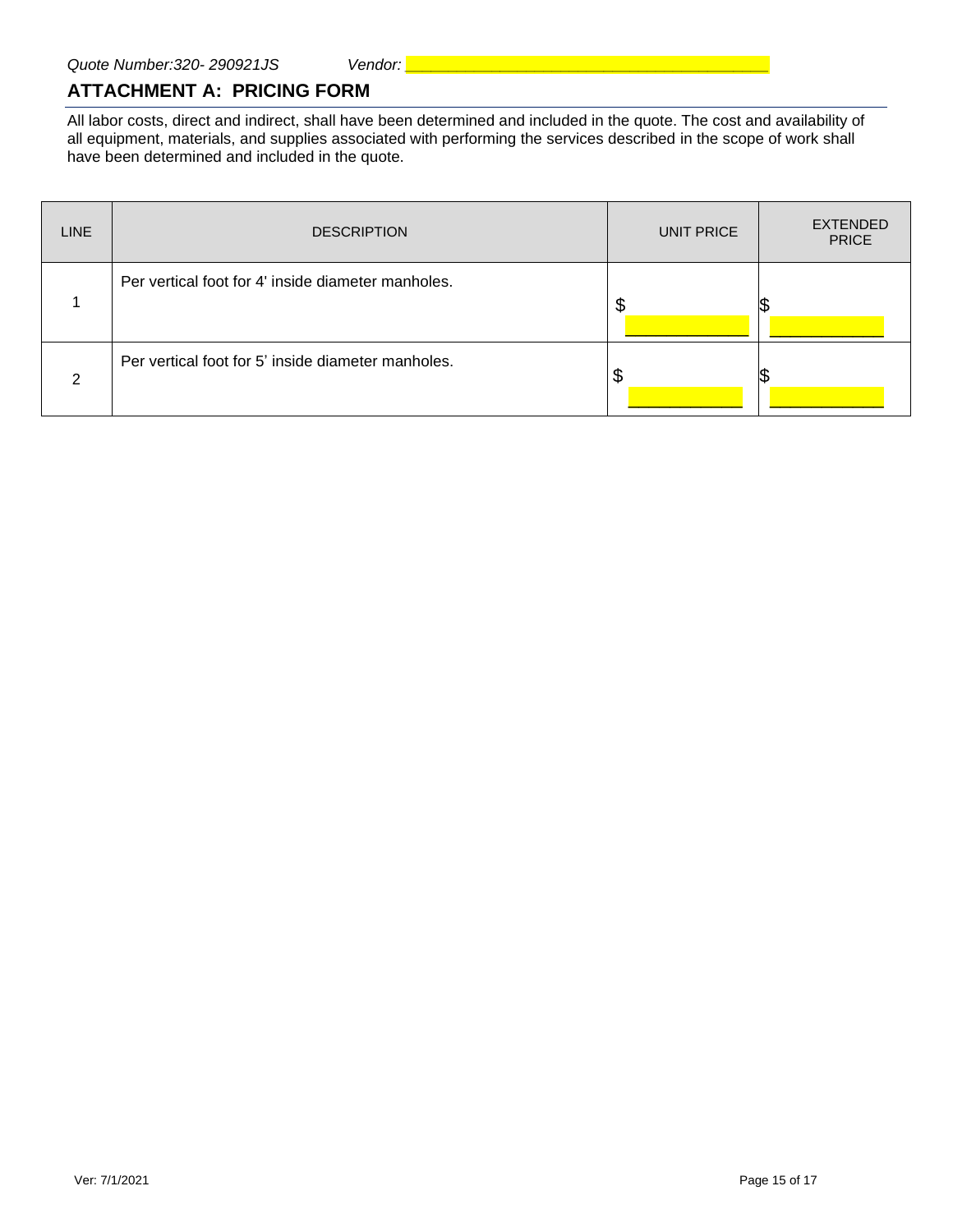## **ATTACHMENT B: INSTRUCTIONS TO BIDDERS**

**City of Rocky Mount Instructions to Bidders Review** <https://rockymountnc.gov/vendor>

# **ATTACHMENT C: ACCEPTANCE OF GENERAL TERMS & CONDITIONS**

Review Terms and Conditions: General at <https://rockymountnc.gov/vendor> Terms and conditions on the vendor webpage that do not apply to this bid: Federal UG Terms, FEMA Contract Provisions, Sample Contract Terms.

Check here to indicate that you have read and agree to the City of Rocky Mount General Teems & Conditions.